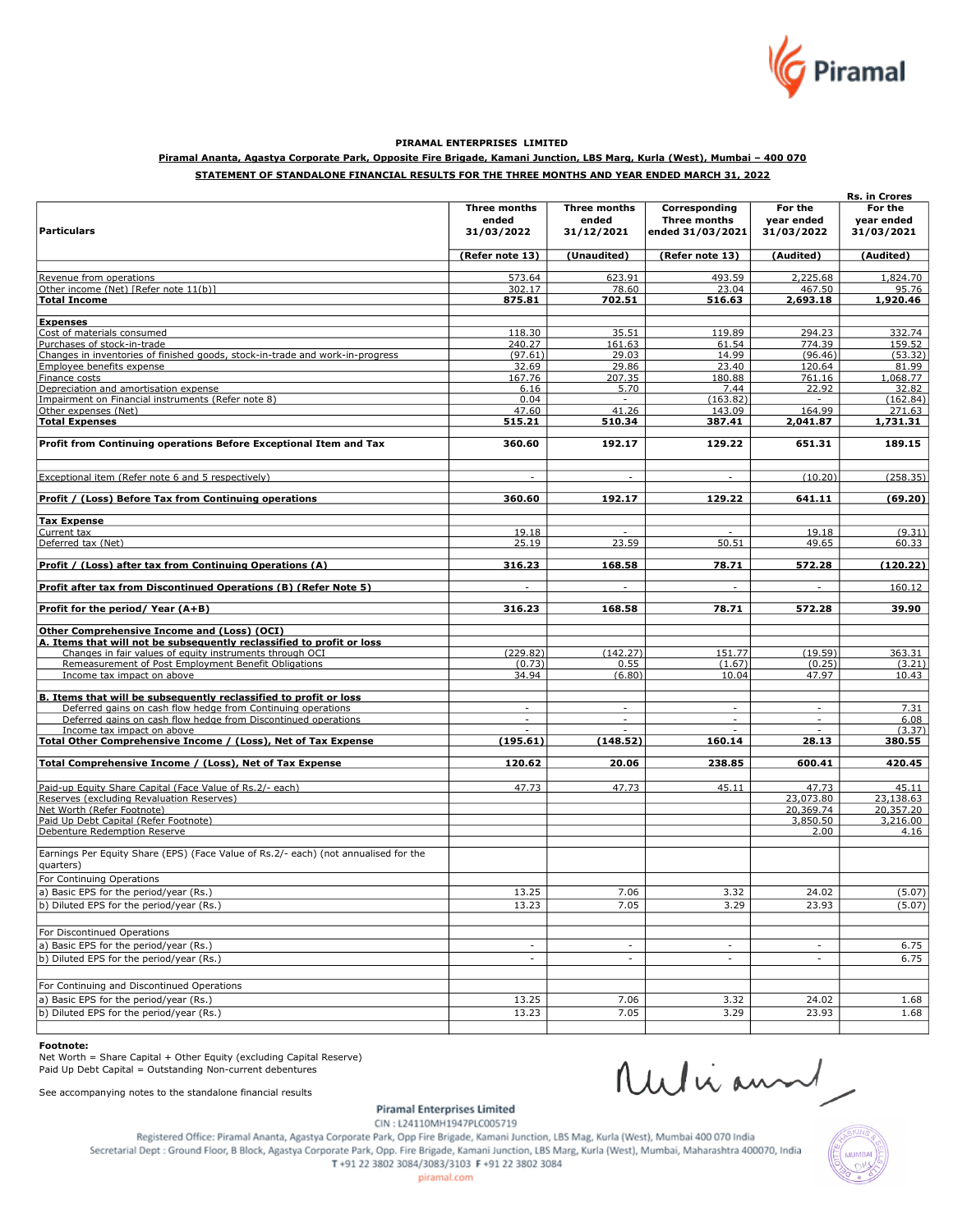

Notes:

1. The standalone financial results read along with accompanying notes for the quarter and year ended March 31, 2022 have been taken on record by the Board of Directors at its meeting held on May 26, 2022.

The statutory auditors have expressed an unqualified review conclusion on the financial results for the quarter ended March 31, 2022 and have expressed an unqualified audit opinion on the financial results for the year ended March 31, 2022. These Standalone financial results have been extracted from the standalone financial information.

# 2. Statement of Standalone Assets and Liabilities :

|     | (Rs. in Crores)<br><b>Particulars</b><br>As at                                             |                         |                         |
|-----|--------------------------------------------------------------------------------------------|-------------------------|-------------------------|
|     |                                                                                            | 31/03/2022<br>(Audited) | 31/03/2021<br>(Audited) |
|     | <b>ASSETS</b>                                                                              |                         |                         |
| 1.  | <b>Non-Current Assets</b>                                                                  |                         |                         |
|     | (a) Property, Plant & Equipment                                                            | 66.83                   | 67.63                   |
|     | (b) Capital Work in Progress                                                               | 3.46                    | 1.31                    |
|     | (c) Intangible Assets                                                                      | 3.47                    | 4.37                    |
|     | (d) Right-of-use assets                                                                    | 11.51                   | 19.20                   |
|     | (e) Investment Property                                                                    | 1,335.31                | 1,297.63                |
| (f) | <b>Financial Assets:</b>                                                                   |                         |                         |
|     | (i) Investments [Refer note 7 and $11(a)$ ]                                                | 19,508.94               | 19,000.75               |
|     | (ii) Loans                                                                                 | 5,195.74                | 6,553.69                |
|     | (iii) Other Financial Assets                                                               | 15.40                   | 49.54                   |
|     | (g) Deferred Tax Assets (Net)                                                              | 119.69                  | 121.36                  |
|     | (h) Other Non-Current Assets                                                               | 485.66                  | 448.66                  |
|     | <b>Total Non-Current Assets</b>                                                            | 26,746.01               | 27,564.14               |
| 2.  | <b>Current Assets</b>                                                                      |                         |                         |
|     | (a) Inventories                                                                            | 212.55                  | 102.04                  |
|     | (b) Financial Assets:                                                                      |                         |                         |
|     | (i) Investments                                                                            | 1,117.25                | 824.54                  |
|     | (ii) Trade Receivables                                                                     | 145.77                  | 155.08                  |
|     | (iii) Cash & Cash equivalents                                                              | 975.19                  | 893.24<br>72.87         |
|     | (iv) Bank balances other than (iii) above                                                  | 103.23                  | 307.00                  |
|     | (v) Loans<br>(vi) Other Financial Assets                                                   | 414.24<br>76.60         | 685.00                  |
|     | (c) Other Current Assets                                                                   | 88.31                   | 94.17                   |
|     | <b>Total Current Assets</b>                                                                | 3,133.14                | 3,133.94                |
|     | <b>Total Assets</b>                                                                        | 29,879.15               | 30,698.08               |
|     | <b>EQUITY AND LIABILITIES</b>                                                              |                         |                         |
|     | 1. Equity                                                                                  |                         |                         |
|     | (a) Equity Share capital                                                                   | 47.73                   | 45.11                   |
|     | (b) Other Equity                                                                           | 23,073.80               | 23,138.63               |
|     | <b>Total Equity</b>                                                                        | 23,121.53               | 23,183.74               |
| 2.  | Liabilities                                                                                |                         |                         |
|     | <b>Non-Current Liabilities</b>                                                             |                         |                         |
|     | (a) Financial Liabilities:                                                                 |                         |                         |
|     | (i) Borrowings                                                                             | 3,749.07                | 3,386.21                |
|     | (ii) Lease liabilities                                                                     | 5.06                    | 9.53                    |
|     | (b) Provisions                                                                             | 20.87                   | 20.29                   |
|     | (c) Other Non-Current Liabilities                                                          | 35.68                   | 86.31                   |
|     | <b>Total Non-Current Liabilities</b>                                                       | 3,810.68                | 3,502.34                |
|     | <b>Current Liabilities</b>                                                                 |                         |                         |
|     | (a) Financial Liabilities:                                                                 |                         |                         |
|     | (i) Borrowings                                                                             | 2,098.06                | 3,285.69                |
|     | (ii) Lease liabilities                                                                     | 7.86                    | 11.90                   |
|     | (iii) Trade Payables                                                                       |                         |                         |
|     | (a) Total outstanding dues of Micro enterprises and small enterprises                      | 4.88                    | 4.16                    |
|     | (b) Total outstanding dues of creditors other than Micro enterprises and small enterprises | 560.32                  | 433.25                  |
|     | (iv) Other Financial Liabilities                                                           | 48.35                   | 55.65                   |
|     | (b) Other Current Liabilities                                                              | 64.87                   | 59.78                   |
|     | (c) Provisions                                                                             | 16.70                   | 15.67                   |
|     | (d) Current Tax Liabilities (Net)                                                          | 145.90                  | 145.90                  |
|     | <b>Total Current Liabilities</b>                                                           | 2,946.94                | 4,012.00                |
|     | <b>Total Equity &amp; Liabilities</b>                                                      | 29,879.15               | 30,698.08               |



Ruliann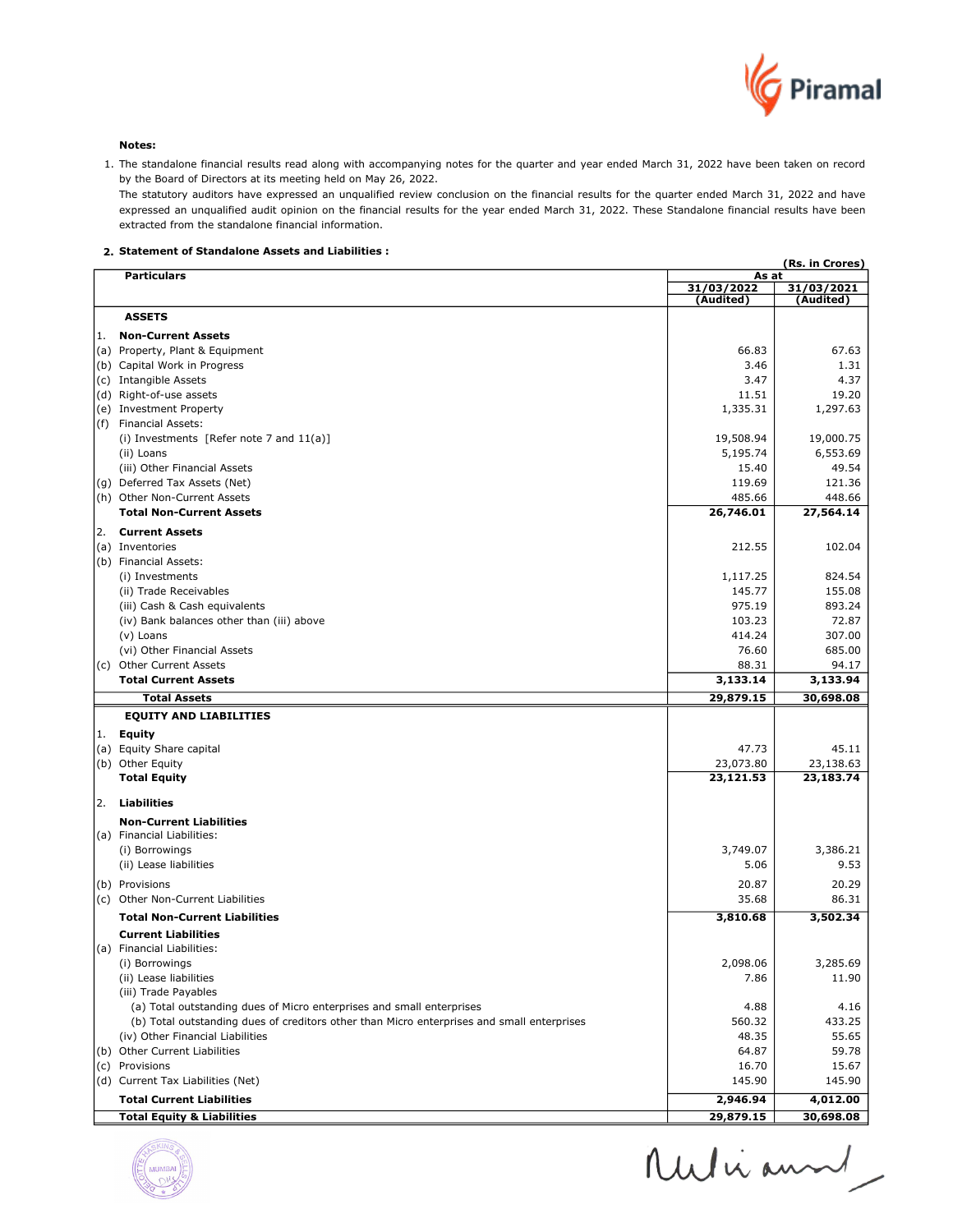

| <b>Year Ended</b><br><b>Year Ended</b><br>March 31, 2022<br>March 31, 2021<br>Rs. in Crores<br>Rs. in Crores<br>CASH FLOW FROM OPERATING ACTIVITIES<br>А.<br>Profit before exceptional items and tax from continuing operations<br>651.31<br>189.15<br>Profit before exceptional items and tax from discontinued operations<br>226.11<br>٠<br>Adjustments for:<br>Depreciation and amortisation expense<br>22.92<br>94.95<br>Provision written back<br>(2.40)<br>(6.42)<br>Finance costs in relation to compulsory convertible debentures considered separately<br>15.62<br>0.75<br>Finance costs attributable to other than financial services operations<br>2.99<br>Provision on diminution in value of investment<br>64.45<br>Interest Income on Financial assets<br>(6.45)<br>(43.04)<br>Dividend on Equity Instruments<br>(282.73)<br>(75.54)<br>Fair Value Gain on Investment in Mutual Funds<br>(0.79)<br>Measurement of financial assets at FVTPL<br>(174.71)<br>(22.57)<br>(Gain)/Loss on Sale of Property Plant and Equipment<br>0.10<br>(2.12)<br>Provision for inventories<br>(0.56)<br>(5.34)<br>Profit on Sale of Investment (Net)<br>(4.26)<br>Impairment on Financial instruments (including Commitments)<br>(162.84)<br>Expected Credit Loss on Trade Receivables<br>3.06<br>4.75<br>Provision for doubtful loans and advances<br>37.12<br>Unrealised foreign exchange (gain) / loss<br>0.15<br>(11.89)<br>Realised foreign exchange gain from buyback of shares by a subsidiary<br>(23.83)<br>307.36<br><b>Operating Profit Before Working Capital Changes</b><br>180.58<br>Adjustments For Changes In Working Capital :<br>Adjustments for (increase) / decrease in operating assets<br>- Trade receivables<br>6.25<br>(112.41)<br>- Other Current Assets<br>110.31<br>5.86<br>- Other Non-Current Assets<br>0.10<br>(1.71)<br>- Other Financial Assets - Non Current<br>0.64<br>(14.38)<br>- Other Financial Assets - Loans - Non Current<br>969.36<br>1,958.98<br>- Inventories<br>(109.95)<br>(203.35)<br>- Other Financial Assets - Current<br>17.75<br>(32.87)<br>- Other Financial Assets - Loans - Current<br>300.16<br>58.10<br>- Amounts realised from Debentures and Alternate Investment Funds (Net)<br>388.72<br>157.20<br>- Amounts invested in Mutual funds (Net)<br>(353.64)<br>(250.01)<br>Adjustments for increase / (decrease) in operating liabilities<br>- Trade Payables<br>132.75<br>346.94<br>- Non - Current provisions<br>0.33<br>3.27<br>- Other Current Financial Liabilities<br>(2.99)<br>23.59<br>- Other Current Liabilities<br>5.09<br>(46.11)<br>1.03<br>(30.38)<br>- Current provisions<br>- Other Non-current Liabilities<br>(50.63)<br>(55.44)<br>- Interest accrued<br>127.00<br>(115.00)<br><b>Cash Generated from Operations</b><br>1,386.89<br>2,335.61<br>- Taxes Paid (Net of Refunds)<br>(131.04)<br>(78.94)<br><b>Net Cash Generated from Operating Activities</b><br>1,255.85<br>2,256.67<br>CASH FLOW FROM INVESTING ACTIVITIES<br>в.<br>Proceeds from of sale of pharmaceutical business, net of expenses<br>3,452.90<br>Purchase of investment held at FVTOCI<br>(600.29)<br>Payments for Purchase of Property Plant and Equipment / Intangible Assets<br>(23.99)<br>(62.48)<br>Proceeds from Sale of Property Plant and Equipment / Intangible Assets<br>2.11<br>0.03<br>Payments for acquisition of Investment property<br>(37.68)<br>(1, 297.63)<br><b>Interest Received</b><br>5.10<br>99.97<br>Bank balances not considered as Cash and cash equivalents<br>- Fixed deposits placed<br>(51.14)<br>(87.83)<br>- Matured<br>50.03<br>14.01<br>Dividend on equity instruments<br>282.73<br>67.99<br>Proceeds from sale of asset (held for sale)<br>10.00<br>Purchase of Equity Investments in subsidiaries and Joint ventures<br>(23.50)<br>(884.96)<br>Proceeds from buyback of shares by a subsidiary<br>167.32<br>1,967.23<br>Repayment of Loans/debentures from related parties (Net)<br>11.11<br>382.09<br><b>Net Cash Generated from Investing Activities</b><br>2,678.94 | 3. Cash Flow Statement for the year ended March 31, 2022 |  |
|-----------------------------------------------------------------------------------------------------------------------------------------------------------------------------------------------------------------------------------------------------------------------------------------------------------------------------------------------------------------------------------------------------------------------------------------------------------------------------------------------------------------------------------------------------------------------------------------------------------------------------------------------------------------------------------------------------------------------------------------------------------------------------------------------------------------------------------------------------------------------------------------------------------------------------------------------------------------------------------------------------------------------------------------------------------------------------------------------------------------------------------------------------------------------------------------------------------------------------------------------------------------------------------------------------------------------------------------------------------------------------------------------------------------------------------------------------------------------------------------------------------------------------------------------------------------------------------------------------------------------------------------------------------------------------------------------------------------------------------------------------------------------------------------------------------------------------------------------------------------------------------------------------------------------------------------------------------------------------------------------------------------------------------------------------------------------------------------------------------------------------------------------------------------------------------------------------------------------------------------------------------------------------------------------------------------------------------------------------------------------------------------------------------------------------------------------------------------------------------------------------------------------------------------------------------------------------------------------------------------------------------------------------------------------------------------------------------------------------------------------------------------------------------------------------------------------------------------------------------------------------------------------------------------------------------------------------------------------------------------------------------------------------------------------------------------------------------------------------------------------------------------------------------------------------------------------------------------------------------------------------------------------------------------------------------------------------------------------------------------------------------------------------------------------------------------------------------------------------------------------------------------------------------------------------------------------------------------------------------------------------------------------------------------------------------------------------------------------------------------------------------------------------------------------------------------------------------------------------------------------------------------------------------------------------------------------------------------------------------------------------------------------------------------------------|----------------------------------------------------------|--|
|                                                                                                                                                                                                                                                                                                                                                                                                                                                                                                                                                                                                                                                                                                                                                                                                                                                                                                                                                                                                                                                                                                                                                                                                                                                                                                                                                                                                                                                                                                                                                                                                                                                                                                                                                                                                                                                                                                                                                                                                                                                                                                                                                                                                                                                                                                                                                                                                                                                                                                                                                                                                                                                                                                                                                                                                                                                                                                                                                                                                                                                                                                                                                                                                                                                                                                                                                                                                                                                                                                                                                                                                                                                                                                                                                                                                                                                                                                                                                                                                                                                     |                                                          |  |
|                                                                                                                                                                                                                                                                                                                                                                                                                                                                                                                                                                                                                                                                                                                                                                                                                                                                                                                                                                                                                                                                                                                                                                                                                                                                                                                                                                                                                                                                                                                                                                                                                                                                                                                                                                                                                                                                                                                                                                                                                                                                                                                                                                                                                                                                                                                                                                                                                                                                                                                                                                                                                                                                                                                                                                                                                                                                                                                                                                                                                                                                                                                                                                                                                                                                                                                                                                                                                                                                                                                                                                                                                                                                                                                                                                                                                                                                                                                                                                                                                                                     |                                                          |  |
|                                                                                                                                                                                                                                                                                                                                                                                                                                                                                                                                                                                                                                                                                                                                                                                                                                                                                                                                                                                                                                                                                                                                                                                                                                                                                                                                                                                                                                                                                                                                                                                                                                                                                                                                                                                                                                                                                                                                                                                                                                                                                                                                                                                                                                                                                                                                                                                                                                                                                                                                                                                                                                                                                                                                                                                                                                                                                                                                                                                                                                                                                                                                                                                                                                                                                                                                                                                                                                                                                                                                                                                                                                                                                                                                                                                                                                                                                                                                                                                                                                                     |                                                          |  |
|                                                                                                                                                                                                                                                                                                                                                                                                                                                                                                                                                                                                                                                                                                                                                                                                                                                                                                                                                                                                                                                                                                                                                                                                                                                                                                                                                                                                                                                                                                                                                                                                                                                                                                                                                                                                                                                                                                                                                                                                                                                                                                                                                                                                                                                                                                                                                                                                                                                                                                                                                                                                                                                                                                                                                                                                                                                                                                                                                                                                                                                                                                                                                                                                                                                                                                                                                                                                                                                                                                                                                                                                                                                                                                                                                                                                                                                                                                                                                                                                                                                     |                                                          |  |
|                                                                                                                                                                                                                                                                                                                                                                                                                                                                                                                                                                                                                                                                                                                                                                                                                                                                                                                                                                                                                                                                                                                                                                                                                                                                                                                                                                                                                                                                                                                                                                                                                                                                                                                                                                                                                                                                                                                                                                                                                                                                                                                                                                                                                                                                                                                                                                                                                                                                                                                                                                                                                                                                                                                                                                                                                                                                                                                                                                                                                                                                                                                                                                                                                                                                                                                                                                                                                                                                                                                                                                                                                                                                                                                                                                                                                                                                                                                                                                                                                                                     |                                                          |  |
|                                                                                                                                                                                                                                                                                                                                                                                                                                                                                                                                                                                                                                                                                                                                                                                                                                                                                                                                                                                                                                                                                                                                                                                                                                                                                                                                                                                                                                                                                                                                                                                                                                                                                                                                                                                                                                                                                                                                                                                                                                                                                                                                                                                                                                                                                                                                                                                                                                                                                                                                                                                                                                                                                                                                                                                                                                                                                                                                                                                                                                                                                                                                                                                                                                                                                                                                                                                                                                                                                                                                                                                                                                                                                                                                                                                                                                                                                                                                                                                                                                                     |                                                          |  |
|                                                                                                                                                                                                                                                                                                                                                                                                                                                                                                                                                                                                                                                                                                                                                                                                                                                                                                                                                                                                                                                                                                                                                                                                                                                                                                                                                                                                                                                                                                                                                                                                                                                                                                                                                                                                                                                                                                                                                                                                                                                                                                                                                                                                                                                                                                                                                                                                                                                                                                                                                                                                                                                                                                                                                                                                                                                                                                                                                                                                                                                                                                                                                                                                                                                                                                                                                                                                                                                                                                                                                                                                                                                                                                                                                                                                                                                                                                                                                                                                                                                     |                                                          |  |
|                                                                                                                                                                                                                                                                                                                                                                                                                                                                                                                                                                                                                                                                                                                                                                                                                                                                                                                                                                                                                                                                                                                                                                                                                                                                                                                                                                                                                                                                                                                                                                                                                                                                                                                                                                                                                                                                                                                                                                                                                                                                                                                                                                                                                                                                                                                                                                                                                                                                                                                                                                                                                                                                                                                                                                                                                                                                                                                                                                                                                                                                                                                                                                                                                                                                                                                                                                                                                                                                                                                                                                                                                                                                                                                                                                                                                                                                                                                                                                                                                                                     |                                                          |  |
|                                                                                                                                                                                                                                                                                                                                                                                                                                                                                                                                                                                                                                                                                                                                                                                                                                                                                                                                                                                                                                                                                                                                                                                                                                                                                                                                                                                                                                                                                                                                                                                                                                                                                                                                                                                                                                                                                                                                                                                                                                                                                                                                                                                                                                                                                                                                                                                                                                                                                                                                                                                                                                                                                                                                                                                                                                                                                                                                                                                                                                                                                                                                                                                                                                                                                                                                                                                                                                                                                                                                                                                                                                                                                                                                                                                                                                                                                                                                                                                                                                                     |                                                          |  |
|                                                                                                                                                                                                                                                                                                                                                                                                                                                                                                                                                                                                                                                                                                                                                                                                                                                                                                                                                                                                                                                                                                                                                                                                                                                                                                                                                                                                                                                                                                                                                                                                                                                                                                                                                                                                                                                                                                                                                                                                                                                                                                                                                                                                                                                                                                                                                                                                                                                                                                                                                                                                                                                                                                                                                                                                                                                                                                                                                                                                                                                                                                                                                                                                                                                                                                                                                                                                                                                                                                                                                                                                                                                                                                                                                                                                                                                                                                                                                                                                                                                     |                                                          |  |
|                                                                                                                                                                                                                                                                                                                                                                                                                                                                                                                                                                                                                                                                                                                                                                                                                                                                                                                                                                                                                                                                                                                                                                                                                                                                                                                                                                                                                                                                                                                                                                                                                                                                                                                                                                                                                                                                                                                                                                                                                                                                                                                                                                                                                                                                                                                                                                                                                                                                                                                                                                                                                                                                                                                                                                                                                                                                                                                                                                                                                                                                                                                                                                                                                                                                                                                                                                                                                                                                                                                                                                                                                                                                                                                                                                                                                                                                                                                                                                                                                                                     |                                                          |  |
|                                                                                                                                                                                                                                                                                                                                                                                                                                                                                                                                                                                                                                                                                                                                                                                                                                                                                                                                                                                                                                                                                                                                                                                                                                                                                                                                                                                                                                                                                                                                                                                                                                                                                                                                                                                                                                                                                                                                                                                                                                                                                                                                                                                                                                                                                                                                                                                                                                                                                                                                                                                                                                                                                                                                                                                                                                                                                                                                                                                                                                                                                                                                                                                                                                                                                                                                                                                                                                                                                                                                                                                                                                                                                                                                                                                                                                                                                                                                                                                                                                                     |                                                          |  |
|                                                                                                                                                                                                                                                                                                                                                                                                                                                                                                                                                                                                                                                                                                                                                                                                                                                                                                                                                                                                                                                                                                                                                                                                                                                                                                                                                                                                                                                                                                                                                                                                                                                                                                                                                                                                                                                                                                                                                                                                                                                                                                                                                                                                                                                                                                                                                                                                                                                                                                                                                                                                                                                                                                                                                                                                                                                                                                                                                                                                                                                                                                                                                                                                                                                                                                                                                                                                                                                                                                                                                                                                                                                                                                                                                                                                                                                                                                                                                                                                                                                     |                                                          |  |
|                                                                                                                                                                                                                                                                                                                                                                                                                                                                                                                                                                                                                                                                                                                                                                                                                                                                                                                                                                                                                                                                                                                                                                                                                                                                                                                                                                                                                                                                                                                                                                                                                                                                                                                                                                                                                                                                                                                                                                                                                                                                                                                                                                                                                                                                                                                                                                                                                                                                                                                                                                                                                                                                                                                                                                                                                                                                                                                                                                                                                                                                                                                                                                                                                                                                                                                                                                                                                                                                                                                                                                                                                                                                                                                                                                                                                                                                                                                                                                                                                                                     |                                                          |  |
|                                                                                                                                                                                                                                                                                                                                                                                                                                                                                                                                                                                                                                                                                                                                                                                                                                                                                                                                                                                                                                                                                                                                                                                                                                                                                                                                                                                                                                                                                                                                                                                                                                                                                                                                                                                                                                                                                                                                                                                                                                                                                                                                                                                                                                                                                                                                                                                                                                                                                                                                                                                                                                                                                                                                                                                                                                                                                                                                                                                                                                                                                                                                                                                                                                                                                                                                                                                                                                                                                                                                                                                                                                                                                                                                                                                                                                                                                                                                                                                                                                                     |                                                          |  |
|                                                                                                                                                                                                                                                                                                                                                                                                                                                                                                                                                                                                                                                                                                                                                                                                                                                                                                                                                                                                                                                                                                                                                                                                                                                                                                                                                                                                                                                                                                                                                                                                                                                                                                                                                                                                                                                                                                                                                                                                                                                                                                                                                                                                                                                                                                                                                                                                                                                                                                                                                                                                                                                                                                                                                                                                                                                                                                                                                                                                                                                                                                                                                                                                                                                                                                                                                                                                                                                                                                                                                                                                                                                                                                                                                                                                                                                                                                                                                                                                                                                     |                                                          |  |
|                                                                                                                                                                                                                                                                                                                                                                                                                                                                                                                                                                                                                                                                                                                                                                                                                                                                                                                                                                                                                                                                                                                                                                                                                                                                                                                                                                                                                                                                                                                                                                                                                                                                                                                                                                                                                                                                                                                                                                                                                                                                                                                                                                                                                                                                                                                                                                                                                                                                                                                                                                                                                                                                                                                                                                                                                                                                                                                                                                                                                                                                                                                                                                                                                                                                                                                                                                                                                                                                                                                                                                                                                                                                                                                                                                                                                                                                                                                                                                                                                                                     |                                                          |  |
|                                                                                                                                                                                                                                                                                                                                                                                                                                                                                                                                                                                                                                                                                                                                                                                                                                                                                                                                                                                                                                                                                                                                                                                                                                                                                                                                                                                                                                                                                                                                                                                                                                                                                                                                                                                                                                                                                                                                                                                                                                                                                                                                                                                                                                                                                                                                                                                                                                                                                                                                                                                                                                                                                                                                                                                                                                                                                                                                                                                                                                                                                                                                                                                                                                                                                                                                                                                                                                                                                                                                                                                                                                                                                                                                                                                                                                                                                                                                                                                                                                                     |                                                          |  |
|                                                                                                                                                                                                                                                                                                                                                                                                                                                                                                                                                                                                                                                                                                                                                                                                                                                                                                                                                                                                                                                                                                                                                                                                                                                                                                                                                                                                                                                                                                                                                                                                                                                                                                                                                                                                                                                                                                                                                                                                                                                                                                                                                                                                                                                                                                                                                                                                                                                                                                                                                                                                                                                                                                                                                                                                                                                                                                                                                                                                                                                                                                                                                                                                                                                                                                                                                                                                                                                                                                                                                                                                                                                                                                                                                                                                                                                                                                                                                                                                                                                     |                                                          |  |
|                                                                                                                                                                                                                                                                                                                                                                                                                                                                                                                                                                                                                                                                                                                                                                                                                                                                                                                                                                                                                                                                                                                                                                                                                                                                                                                                                                                                                                                                                                                                                                                                                                                                                                                                                                                                                                                                                                                                                                                                                                                                                                                                                                                                                                                                                                                                                                                                                                                                                                                                                                                                                                                                                                                                                                                                                                                                                                                                                                                                                                                                                                                                                                                                                                                                                                                                                                                                                                                                                                                                                                                                                                                                                                                                                                                                                                                                                                                                                                                                                                                     |                                                          |  |
|                                                                                                                                                                                                                                                                                                                                                                                                                                                                                                                                                                                                                                                                                                                                                                                                                                                                                                                                                                                                                                                                                                                                                                                                                                                                                                                                                                                                                                                                                                                                                                                                                                                                                                                                                                                                                                                                                                                                                                                                                                                                                                                                                                                                                                                                                                                                                                                                                                                                                                                                                                                                                                                                                                                                                                                                                                                                                                                                                                                                                                                                                                                                                                                                                                                                                                                                                                                                                                                                                                                                                                                                                                                                                                                                                                                                                                                                                                                                                                                                                                                     |                                                          |  |
|                                                                                                                                                                                                                                                                                                                                                                                                                                                                                                                                                                                                                                                                                                                                                                                                                                                                                                                                                                                                                                                                                                                                                                                                                                                                                                                                                                                                                                                                                                                                                                                                                                                                                                                                                                                                                                                                                                                                                                                                                                                                                                                                                                                                                                                                                                                                                                                                                                                                                                                                                                                                                                                                                                                                                                                                                                                                                                                                                                                                                                                                                                                                                                                                                                                                                                                                                                                                                                                                                                                                                                                                                                                                                                                                                                                                                                                                                                                                                                                                                                                     |                                                          |  |
|                                                                                                                                                                                                                                                                                                                                                                                                                                                                                                                                                                                                                                                                                                                                                                                                                                                                                                                                                                                                                                                                                                                                                                                                                                                                                                                                                                                                                                                                                                                                                                                                                                                                                                                                                                                                                                                                                                                                                                                                                                                                                                                                                                                                                                                                                                                                                                                                                                                                                                                                                                                                                                                                                                                                                                                                                                                                                                                                                                                                                                                                                                                                                                                                                                                                                                                                                                                                                                                                                                                                                                                                                                                                                                                                                                                                                                                                                                                                                                                                                                                     |                                                          |  |
|                                                                                                                                                                                                                                                                                                                                                                                                                                                                                                                                                                                                                                                                                                                                                                                                                                                                                                                                                                                                                                                                                                                                                                                                                                                                                                                                                                                                                                                                                                                                                                                                                                                                                                                                                                                                                                                                                                                                                                                                                                                                                                                                                                                                                                                                                                                                                                                                                                                                                                                                                                                                                                                                                                                                                                                                                                                                                                                                                                                                                                                                                                                                                                                                                                                                                                                                                                                                                                                                                                                                                                                                                                                                                                                                                                                                                                                                                                                                                                                                                                                     |                                                          |  |
|                                                                                                                                                                                                                                                                                                                                                                                                                                                                                                                                                                                                                                                                                                                                                                                                                                                                                                                                                                                                                                                                                                                                                                                                                                                                                                                                                                                                                                                                                                                                                                                                                                                                                                                                                                                                                                                                                                                                                                                                                                                                                                                                                                                                                                                                                                                                                                                                                                                                                                                                                                                                                                                                                                                                                                                                                                                                                                                                                                                                                                                                                                                                                                                                                                                                                                                                                                                                                                                                                                                                                                                                                                                                                                                                                                                                                                                                                                                                                                                                                                                     |                                                          |  |
|                                                                                                                                                                                                                                                                                                                                                                                                                                                                                                                                                                                                                                                                                                                                                                                                                                                                                                                                                                                                                                                                                                                                                                                                                                                                                                                                                                                                                                                                                                                                                                                                                                                                                                                                                                                                                                                                                                                                                                                                                                                                                                                                                                                                                                                                                                                                                                                                                                                                                                                                                                                                                                                                                                                                                                                                                                                                                                                                                                                                                                                                                                                                                                                                                                                                                                                                                                                                                                                                                                                                                                                                                                                                                                                                                                                                                                                                                                                                                                                                                                                     |                                                          |  |
|                                                                                                                                                                                                                                                                                                                                                                                                                                                                                                                                                                                                                                                                                                                                                                                                                                                                                                                                                                                                                                                                                                                                                                                                                                                                                                                                                                                                                                                                                                                                                                                                                                                                                                                                                                                                                                                                                                                                                                                                                                                                                                                                                                                                                                                                                                                                                                                                                                                                                                                                                                                                                                                                                                                                                                                                                                                                                                                                                                                                                                                                                                                                                                                                                                                                                                                                                                                                                                                                                                                                                                                                                                                                                                                                                                                                                                                                                                                                                                                                                                                     |                                                          |  |
|                                                                                                                                                                                                                                                                                                                                                                                                                                                                                                                                                                                                                                                                                                                                                                                                                                                                                                                                                                                                                                                                                                                                                                                                                                                                                                                                                                                                                                                                                                                                                                                                                                                                                                                                                                                                                                                                                                                                                                                                                                                                                                                                                                                                                                                                                                                                                                                                                                                                                                                                                                                                                                                                                                                                                                                                                                                                                                                                                                                                                                                                                                                                                                                                                                                                                                                                                                                                                                                                                                                                                                                                                                                                                                                                                                                                                                                                                                                                                                                                                                                     |                                                          |  |
|                                                                                                                                                                                                                                                                                                                                                                                                                                                                                                                                                                                                                                                                                                                                                                                                                                                                                                                                                                                                                                                                                                                                                                                                                                                                                                                                                                                                                                                                                                                                                                                                                                                                                                                                                                                                                                                                                                                                                                                                                                                                                                                                                                                                                                                                                                                                                                                                                                                                                                                                                                                                                                                                                                                                                                                                                                                                                                                                                                                                                                                                                                                                                                                                                                                                                                                                                                                                                                                                                                                                                                                                                                                                                                                                                                                                                                                                                                                                                                                                                                                     |                                                          |  |
|                                                                                                                                                                                                                                                                                                                                                                                                                                                                                                                                                                                                                                                                                                                                                                                                                                                                                                                                                                                                                                                                                                                                                                                                                                                                                                                                                                                                                                                                                                                                                                                                                                                                                                                                                                                                                                                                                                                                                                                                                                                                                                                                                                                                                                                                                                                                                                                                                                                                                                                                                                                                                                                                                                                                                                                                                                                                                                                                                                                                                                                                                                                                                                                                                                                                                                                                                                                                                                                                                                                                                                                                                                                                                                                                                                                                                                                                                                                                                                                                                                                     |                                                          |  |
|                                                                                                                                                                                                                                                                                                                                                                                                                                                                                                                                                                                                                                                                                                                                                                                                                                                                                                                                                                                                                                                                                                                                                                                                                                                                                                                                                                                                                                                                                                                                                                                                                                                                                                                                                                                                                                                                                                                                                                                                                                                                                                                                                                                                                                                                                                                                                                                                                                                                                                                                                                                                                                                                                                                                                                                                                                                                                                                                                                                                                                                                                                                                                                                                                                                                                                                                                                                                                                                                                                                                                                                                                                                                                                                                                                                                                                                                                                                                                                                                                                                     |                                                          |  |
|                                                                                                                                                                                                                                                                                                                                                                                                                                                                                                                                                                                                                                                                                                                                                                                                                                                                                                                                                                                                                                                                                                                                                                                                                                                                                                                                                                                                                                                                                                                                                                                                                                                                                                                                                                                                                                                                                                                                                                                                                                                                                                                                                                                                                                                                                                                                                                                                                                                                                                                                                                                                                                                                                                                                                                                                                                                                                                                                                                                                                                                                                                                                                                                                                                                                                                                                                                                                                                                                                                                                                                                                                                                                                                                                                                                                                                                                                                                                                                                                                                                     |                                                          |  |
|                                                                                                                                                                                                                                                                                                                                                                                                                                                                                                                                                                                                                                                                                                                                                                                                                                                                                                                                                                                                                                                                                                                                                                                                                                                                                                                                                                                                                                                                                                                                                                                                                                                                                                                                                                                                                                                                                                                                                                                                                                                                                                                                                                                                                                                                                                                                                                                                                                                                                                                                                                                                                                                                                                                                                                                                                                                                                                                                                                                                                                                                                                                                                                                                                                                                                                                                                                                                                                                                                                                                                                                                                                                                                                                                                                                                                                                                                                                                                                                                                                                     |                                                          |  |
|                                                                                                                                                                                                                                                                                                                                                                                                                                                                                                                                                                                                                                                                                                                                                                                                                                                                                                                                                                                                                                                                                                                                                                                                                                                                                                                                                                                                                                                                                                                                                                                                                                                                                                                                                                                                                                                                                                                                                                                                                                                                                                                                                                                                                                                                                                                                                                                                                                                                                                                                                                                                                                                                                                                                                                                                                                                                                                                                                                                                                                                                                                                                                                                                                                                                                                                                                                                                                                                                                                                                                                                                                                                                                                                                                                                                                                                                                                                                                                                                                                                     |                                                          |  |
|                                                                                                                                                                                                                                                                                                                                                                                                                                                                                                                                                                                                                                                                                                                                                                                                                                                                                                                                                                                                                                                                                                                                                                                                                                                                                                                                                                                                                                                                                                                                                                                                                                                                                                                                                                                                                                                                                                                                                                                                                                                                                                                                                                                                                                                                                                                                                                                                                                                                                                                                                                                                                                                                                                                                                                                                                                                                                                                                                                                                                                                                                                                                                                                                                                                                                                                                                                                                                                                                                                                                                                                                                                                                                                                                                                                                                                                                                                                                                                                                                                                     |                                                          |  |
|                                                                                                                                                                                                                                                                                                                                                                                                                                                                                                                                                                                                                                                                                                                                                                                                                                                                                                                                                                                                                                                                                                                                                                                                                                                                                                                                                                                                                                                                                                                                                                                                                                                                                                                                                                                                                                                                                                                                                                                                                                                                                                                                                                                                                                                                                                                                                                                                                                                                                                                                                                                                                                                                                                                                                                                                                                                                                                                                                                                                                                                                                                                                                                                                                                                                                                                                                                                                                                                                                                                                                                                                                                                                                                                                                                                                                                                                                                                                                                                                                                                     |                                                          |  |
|                                                                                                                                                                                                                                                                                                                                                                                                                                                                                                                                                                                                                                                                                                                                                                                                                                                                                                                                                                                                                                                                                                                                                                                                                                                                                                                                                                                                                                                                                                                                                                                                                                                                                                                                                                                                                                                                                                                                                                                                                                                                                                                                                                                                                                                                                                                                                                                                                                                                                                                                                                                                                                                                                                                                                                                                                                                                                                                                                                                                                                                                                                                                                                                                                                                                                                                                                                                                                                                                                                                                                                                                                                                                                                                                                                                                                                                                                                                                                                                                                                                     |                                                          |  |
|                                                                                                                                                                                                                                                                                                                                                                                                                                                                                                                                                                                                                                                                                                                                                                                                                                                                                                                                                                                                                                                                                                                                                                                                                                                                                                                                                                                                                                                                                                                                                                                                                                                                                                                                                                                                                                                                                                                                                                                                                                                                                                                                                                                                                                                                                                                                                                                                                                                                                                                                                                                                                                                                                                                                                                                                                                                                                                                                                                                                                                                                                                                                                                                                                                                                                                                                                                                                                                                                                                                                                                                                                                                                                                                                                                                                                                                                                                                                                                                                                                                     |                                                          |  |
|                                                                                                                                                                                                                                                                                                                                                                                                                                                                                                                                                                                                                                                                                                                                                                                                                                                                                                                                                                                                                                                                                                                                                                                                                                                                                                                                                                                                                                                                                                                                                                                                                                                                                                                                                                                                                                                                                                                                                                                                                                                                                                                                                                                                                                                                                                                                                                                                                                                                                                                                                                                                                                                                                                                                                                                                                                                                                                                                                                                                                                                                                                                                                                                                                                                                                                                                                                                                                                                                                                                                                                                                                                                                                                                                                                                                                                                                                                                                                                                                                                                     |                                                          |  |
|                                                                                                                                                                                                                                                                                                                                                                                                                                                                                                                                                                                                                                                                                                                                                                                                                                                                                                                                                                                                                                                                                                                                                                                                                                                                                                                                                                                                                                                                                                                                                                                                                                                                                                                                                                                                                                                                                                                                                                                                                                                                                                                                                                                                                                                                                                                                                                                                                                                                                                                                                                                                                                                                                                                                                                                                                                                                                                                                                                                                                                                                                                                                                                                                                                                                                                                                                                                                                                                                                                                                                                                                                                                                                                                                                                                                                                                                                                                                                                                                                                                     |                                                          |  |
|                                                                                                                                                                                                                                                                                                                                                                                                                                                                                                                                                                                                                                                                                                                                                                                                                                                                                                                                                                                                                                                                                                                                                                                                                                                                                                                                                                                                                                                                                                                                                                                                                                                                                                                                                                                                                                                                                                                                                                                                                                                                                                                                                                                                                                                                                                                                                                                                                                                                                                                                                                                                                                                                                                                                                                                                                                                                                                                                                                                                                                                                                                                                                                                                                                                                                                                                                                                                                                                                                                                                                                                                                                                                                                                                                                                                                                                                                                                                                                                                                                                     |                                                          |  |
|                                                                                                                                                                                                                                                                                                                                                                                                                                                                                                                                                                                                                                                                                                                                                                                                                                                                                                                                                                                                                                                                                                                                                                                                                                                                                                                                                                                                                                                                                                                                                                                                                                                                                                                                                                                                                                                                                                                                                                                                                                                                                                                                                                                                                                                                                                                                                                                                                                                                                                                                                                                                                                                                                                                                                                                                                                                                                                                                                                                                                                                                                                                                                                                                                                                                                                                                                                                                                                                                                                                                                                                                                                                                                                                                                                                                                                                                                                                                                                                                                                                     |                                                          |  |
|                                                                                                                                                                                                                                                                                                                                                                                                                                                                                                                                                                                                                                                                                                                                                                                                                                                                                                                                                                                                                                                                                                                                                                                                                                                                                                                                                                                                                                                                                                                                                                                                                                                                                                                                                                                                                                                                                                                                                                                                                                                                                                                                                                                                                                                                                                                                                                                                                                                                                                                                                                                                                                                                                                                                                                                                                                                                                                                                                                                                                                                                                                                                                                                                                                                                                                                                                                                                                                                                                                                                                                                                                                                                                                                                                                                                                                                                                                                                                                                                                                                     |                                                          |  |
|                                                                                                                                                                                                                                                                                                                                                                                                                                                                                                                                                                                                                                                                                                                                                                                                                                                                                                                                                                                                                                                                                                                                                                                                                                                                                                                                                                                                                                                                                                                                                                                                                                                                                                                                                                                                                                                                                                                                                                                                                                                                                                                                                                                                                                                                                                                                                                                                                                                                                                                                                                                                                                                                                                                                                                                                                                                                                                                                                                                                                                                                                                                                                                                                                                                                                                                                                                                                                                                                                                                                                                                                                                                                                                                                                                                                                                                                                                                                                                                                                                                     |                                                          |  |
|                                                                                                                                                                                                                                                                                                                                                                                                                                                                                                                                                                                                                                                                                                                                                                                                                                                                                                                                                                                                                                                                                                                                                                                                                                                                                                                                                                                                                                                                                                                                                                                                                                                                                                                                                                                                                                                                                                                                                                                                                                                                                                                                                                                                                                                                                                                                                                                                                                                                                                                                                                                                                                                                                                                                                                                                                                                                                                                                                                                                                                                                                                                                                                                                                                                                                                                                                                                                                                                                                                                                                                                                                                                                                                                                                                                                                                                                                                                                                                                                                                                     |                                                          |  |
|                                                                                                                                                                                                                                                                                                                                                                                                                                                                                                                                                                                                                                                                                                                                                                                                                                                                                                                                                                                                                                                                                                                                                                                                                                                                                                                                                                                                                                                                                                                                                                                                                                                                                                                                                                                                                                                                                                                                                                                                                                                                                                                                                                                                                                                                                                                                                                                                                                                                                                                                                                                                                                                                                                                                                                                                                                                                                                                                                                                                                                                                                                                                                                                                                                                                                                                                                                                                                                                                                                                                                                                                                                                                                                                                                                                                                                                                                                                                                                                                                                                     |                                                          |  |
|                                                                                                                                                                                                                                                                                                                                                                                                                                                                                                                                                                                                                                                                                                                                                                                                                                                                                                                                                                                                                                                                                                                                                                                                                                                                                                                                                                                                                                                                                                                                                                                                                                                                                                                                                                                                                                                                                                                                                                                                                                                                                                                                                                                                                                                                                                                                                                                                                                                                                                                                                                                                                                                                                                                                                                                                                                                                                                                                                                                                                                                                                                                                                                                                                                                                                                                                                                                                                                                                                                                                                                                                                                                                                                                                                                                                                                                                                                                                                                                                                                                     |                                                          |  |
|                                                                                                                                                                                                                                                                                                                                                                                                                                                                                                                                                                                                                                                                                                                                                                                                                                                                                                                                                                                                                                                                                                                                                                                                                                                                                                                                                                                                                                                                                                                                                                                                                                                                                                                                                                                                                                                                                                                                                                                                                                                                                                                                                                                                                                                                                                                                                                                                                                                                                                                                                                                                                                                                                                                                                                                                                                                                                                                                                                                                                                                                                                                                                                                                                                                                                                                                                                                                                                                                                                                                                                                                                                                                                                                                                                                                                                                                                                                                                                                                                                                     |                                                          |  |
|                                                                                                                                                                                                                                                                                                                                                                                                                                                                                                                                                                                                                                                                                                                                                                                                                                                                                                                                                                                                                                                                                                                                                                                                                                                                                                                                                                                                                                                                                                                                                                                                                                                                                                                                                                                                                                                                                                                                                                                                                                                                                                                                                                                                                                                                                                                                                                                                                                                                                                                                                                                                                                                                                                                                                                                                                                                                                                                                                                                                                                                                                                                                                                                                                                                                                                                                                                                                                                                                                                                                                                                                                                                                                                                                                                                                                                                                                                                                                                                                                                                     |                                                          |  |
|                                                                                                                                                                                                                                                                                                                                                                                                                                                                                                                                                                                                                                                                                                                                                                                                                                                                                                                                                                                                                                                                                                                                                                                                                                                                                                                                                                                                                                                                                                                                                                                                                                                                                                                                                                                                                                                                                                                                                                                                                                                                                                                                                                                                                                                                                                                                                                                                                                                                                                                                                                                                                                                                                                                                                                                                                                                                                                                                                                                                                                                                                                                                                                                                                                                                                                                                                                                                                                                                                                                                                                                                                                                                                                                                                                                                                                                                                                                                                                                                                                                     |                                                          |  |
|                                                                                                                                                                                                                                                                                                                                                                                                                                                                                                                                                                                                                                                                                                                                                                                                                                                                                                                                                                                                                                                                                                                                                                                                                                                                                                                                                                                                                                                                                                                                                                                                                                                                                                                                                                                                                                                                                                                                                                                                                                                                                                                                                                                                                                                                                                                                                                                                                                                                                                                                                                                                                                                                                                                                                                                                                                                                                                                                                                                                                                                                                                                                                                                                                                                                                                                                                                                                                                                                                                                                                                                                                                                                                                                                                                                                                                                                                                                                                                                                                                                     |                                                          |  |
|                                                                                                                                                                                                                                                                                                                                                                                                                                                                                                                                                                                                                                                                                                                                                                                                                                                                                                                                                                                                                                                                                                                                                                                                                                                                                                                                                                                                                                                                                                                                                                                                                                                                                                                                                                                                                                                                                                                                                                                                                                                                                                                                                                                                                                                                                                                                                                                                                                                                                                                                                                                                                                                                                                                                                                                                                                                                                                                                                                                                                                                                                                                                                                                                                                                                                                                                                                                                                                                                                                                                                                                                                                                                                                                                                                                                                                                                                                                                                                                                                                                     |                                                          |  |
|                                                                                                                                                                                                                                                                                                                                                                                                                                                                                                                                                                                                                                                                                                                                                                                                                                                                                                                                                                                                                                                                                                                                                                                                                                                                                                                                                                                                                                                                                                                                                                                                                                                                                                                                                                                                                                                                                                                                                                                                                                                                                                                                                                                                                                                                                                                                                                                                                                                                                                                                                                                                                                                                                                                                                                                                                                                                                                                                                                                                                                                                                                                                                                                                                                                                                                                                                                                                                                                                                                                                                                                                                                                                                                                                                                                                                                                                                                                                                                                                                                                     |                                                          |  |
|                                                                                                                                                                                                                                                                                                                                                                                                                                                                                                                                                                                                                                                                                                                                                                                                                                                                                                                                                                                                                                                                                                                                                                                                                                                                                                                                                                                                                                                                                                                                                                                                                                                                                                                                                                                                                                                                                                                                                                                                                                                                                                                                                                                                                                                                                                                                                                                                                                                                                                                                                                                                                                                                                                                                                                                                                                                                                                                                                                                                                                                                                                                                                                                                                                                                                                                                                                                                                                                                                                                                                                                                                                                                                                                                                                                                                                                                                                                                                                                                                                                     |                                                          |  |
|                                                                                                                                                                                                                                                                                                                                                                                                                                                                                                                                                                                                                                                                                                                                                                                                                                                                                                                                                                                                                                                                                                                                                                                                                                                                                                                                                                                                                                                                                                                                                                                                                                                                                                                                                                                                                                                                                                                                                                                                                                                                                                                                                                                                                                                                                                                                                                                                                                                                                                                                                                                                                                                                                                                                                                                                                                                                                                                                                                                                                                                                                                                                                                                                                                                                                                                                                                                                                                                                                                                                                                                                                                                                                                                                                                                                                                                                                                                                                                                                                                                     |                                                          |  |
|                                                                                                                                                                                                                                                                                                                                                                                                                                                                                                                                                                                                                                                                                                                                                                                                                                                                                                                                                                                                                                                                                                                                                                                                                                                                                                                                                                                                                                                                                                                                                                                                                                                                                                                                                                                                                                                                                                                                                                                                                                                                                                                                                                                                                                                                                                                                                                                                                                                                                                                                                                                                                                                                                                                                                                                                                                                                                                                                                                                                                                                                                                                                                                                                                                                                                                                                                                                                                                                                                                                                                                                                                                                                                                                                                                                                                                                                                                                                                                                                                                                     |                                                          |  |
|                                                                                                                                                                                                                                                                                                                                                                                                                                                                                                                                                                                                                                                                                                                                                                                                                                                                                                                                                                                                                                                                                                                                                                                                                                                                                                                                                                                                                                                                                                                                                                                                                                                                                                                                                                                                                                                                                                                                                                                                                                                                                                                                                                                                                                                                                                                                                                                                                                                                                                                                                                                                                                                                                                                                                                                                                                                                                                                                                                                                                                                                                                                                                                                                                                                                                                                                                                                                                                                                                                                                                                                                                                                                                                                                                                                                                                                                                                                                                                                                                                                     |                                                          |  |
|                                                                                                                                                                                                                                                                                                                                                                                                                                                                                                                                                                                                                                                                                                                                                                                                                                                                                                                                                                                                                                                                                                                                                                                                                                                                                                                                                                                                                                                                                                                                                                                                                                                                                                                                                                                                                                                                                                                                                                                                                                                                                                                                                                                                                                                                                                                                                                                                                                                                                                                                                                                                                                                                                                                                                                                                                                                                                                                                                                                                                                                                                                                                                                                                                                                                                                                                                                                                                                                                                                                                                                                                                                                                                                                                                                                                                                                                                                                                                                                                                                                     |                                                          |  |
|                                                                                                                                                                                                                                                                                                                                                                                                                                                                                                                                                                                                                                                                                                                                                                                                                                                                                                                                                                                                                                                                                                                                                                                                                                                                                                                                                                                                                                                                                                                                                                                                                                                                                                                                                                                                                                                                                                                                                                                                                                                                                                                                                                                                                                                                                                                                                                                                                                                                                                                                                                                                                                                                                                                                                                                                                                                                                                                                                                                                                                                                                                                                                                                                                                                                                                                                                                                                                                                                                                                                                                                                                                                                                                                                                                                                                                                                                                                                                                                                                                                     |                                                          |  |
|                                                                                                                                                                                                                                                                                                                                                                                                                                                                                                                                                                                                                                                                                                                                                                                                                                                                                                                                                                                                                                                                                                                                                                                                                                                                                                                                                                                                                                                                                                                                                                                                                                                                                                                                                                                                                                                                                                                                                                                                                                                                                                                                                                                                                                                                                                                                                                                                                                                                                                                                                                                                                                                                                                                                                                                                                                                                                                                                                                                                                                                                                                                                                                                                                                                                                                                                                                                                                                                                                                                                                                                                                                                                                                                                                                                                                                                                                                                                                                                                                                                     |                                                          |  |



Rulianne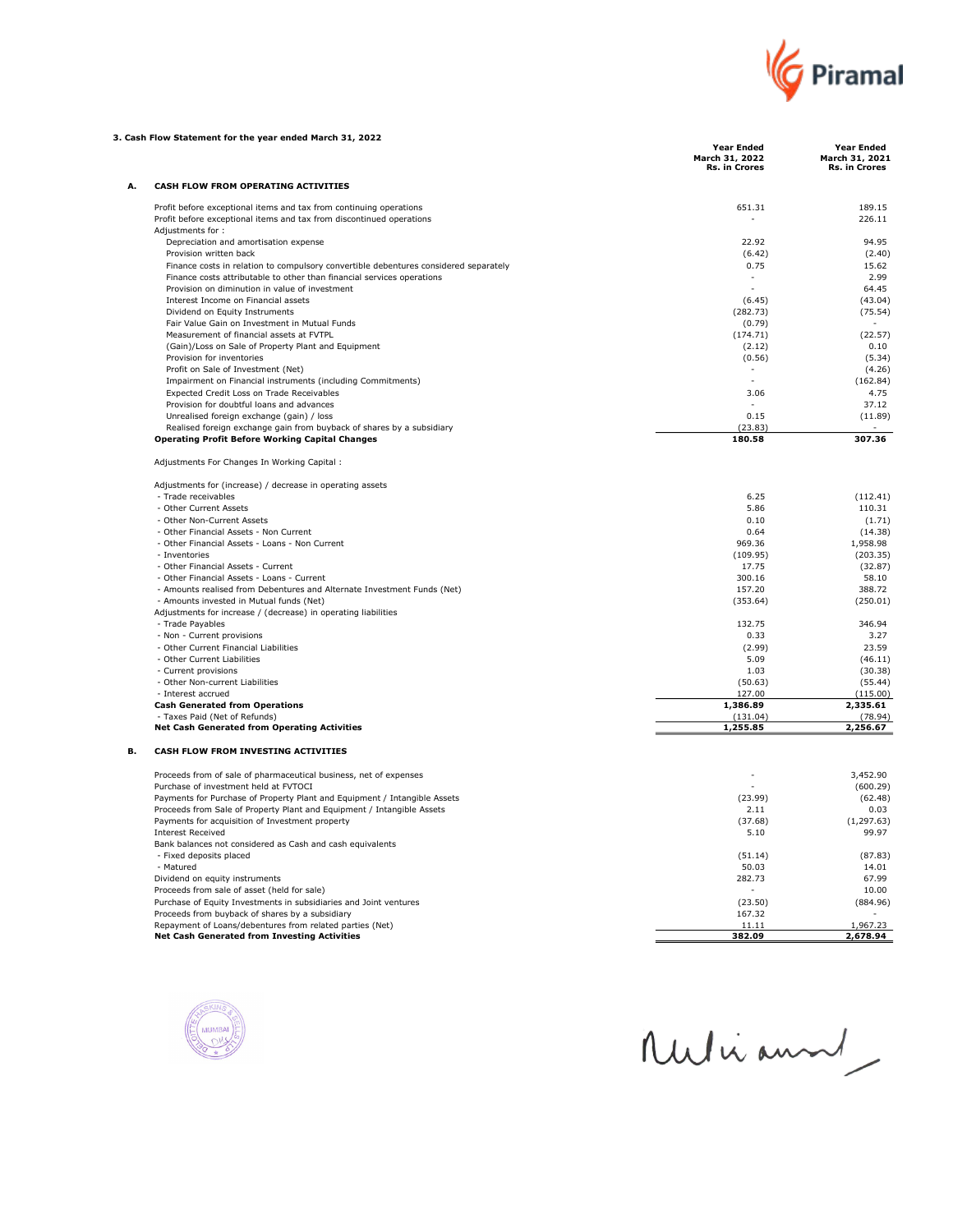

#### 3. Cash Flow Statement for the year ended March 31, 2022

|                |                                                       | <b>Year Ended</b><br>March 31, 2022 | <b>Year Ended</b><br>March 31, 2021 |
|----------------|-------------------------------------------------------|-------------------------------------|-------------------------------------|
|                |                                                       | <b>Rs. in Crores</b>                | <b>Rs. in Crores</b>                |
| c.             | CASH FLOW FROM FINANCING ACTIVITIES                   |                                     |                                     |
|                | Proceeds from Non - Current Borrowings                |                                     |                                     |
| - Receipts     |                                                       | 1,292.00                            | 4,156.84                            |
| - Payments     |                                                       | (1,648.50)                          | (6, 217.22)                         |
|                | Proceeds from Current Borrowings                      |                                     |                                     |
| - Receipts     |                                                       | 7,782.00                            | 16,676.38                           |
| - Payments     |                                                       | (8,298.00)                          | (16, 583.47)                        |
| Lease payments |                                                       |                                     |                                     |
| - Principal    |                                                       | (13.98)                             | (19.28)                             |
| - Interest     |                                                       | (1.59)                              | (2.99)                              |
|                | Coupon Payment on Compulsorily Convertible Debentures | (80.00)                             | (160.19)                            |
|                | Proceeds from Right Issue                             | 199.67                              |                                     |
| Dividend Paid  |                                                       | (787.59)                            | (315.75)                            |
|                | <b>Net Cash Used in Financing Activities</b>          | (1,555.99)                          | (2,465.68)                          |
|                | Net Increase in Cash & Cash Equivalents [(A)+(B)+(C)] | 81.95                               | 2,469.93                            |
|                | Cash and Cash Equivalents as at April 1               | 893.24                              | (1,576.69)                          |
|                | Cash and Cash Equivalents as at March 31              | 975.19                              | 893.24                              |
|                | Cash and Cash Equivalents Comprise of:                |                                     |                                     |
| Cash on Hand   |                                                       | 0.00                                | 0.01                                |
|                | Balance with Scheduled Banks in Current Accounts      | 175.22                              | 893.23                              |
|                | Fixed Deposit with maturity less than 3 months        | 799.97                              |                                     |
|                |                                                       | 975.19                              | 893.24                              |

#### Notes:

- 1. During the quarter ended March 31, 2022, the company has exercised conversion option in respect of optionally convertible debentures (including accrued interest) of Rs. 36.03<br>Crores held in Piramal Systems and Technolog 8.90 Crores given by the Company to PSPTL.
- 2. During the quarter ended March 31, 2022 Piramal Pharma Limited ("PPL) a wholly owned subsidiary has issued 96,57,423 equity shares of face value of Rs. 10 each in lieu of the<br>outstanding payables of Rs. 592 crore to the
- 3. During the year, Company has allotted 1,15,89,400 equity shares (face value of Rs. 2 each) pursuant to the conversion of 1,15,894 Compulsorily Convertible Debentures.
- 4. During the previous year, Company had received shares of Piramal Pharma Limited having value of Rs. 86.44 Crores as a consideration towards sale of investment in Piramal Healthcare Inc.



Mulianne

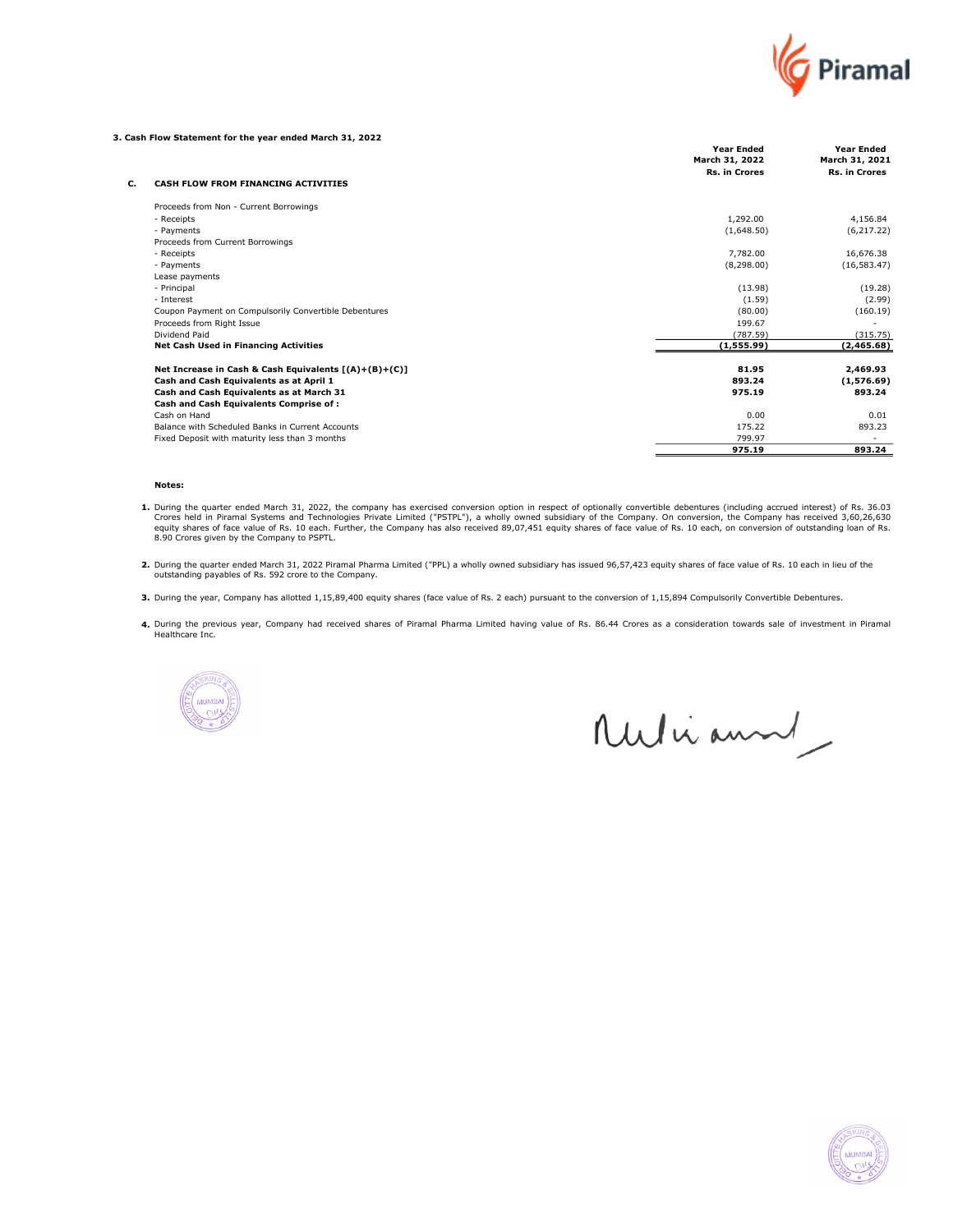

#### 4. Additional disclosures as per Clause 52 (4) of Securities and Exchange Board of India (Listing Obligations and Disclosure Requirements) Regulations, 2015

| Sr<br>No. | Ratios                                        | <b>Definition</b>                                                                                                                       | <b>Three months</b> | <b>Three months</b><br>ended 31/03/2022 ended 31/12/2021 | Corresponding<br>Three months<br>ended 31/03/2021 | For the<br>year ended<br>31/03/2022 | For the<br>year ended<br>31/03/2021 |
|-----------|-----------------------------------------------|-----------------------------------------------------------------------------------------------------------------------------------------|---------------------|----------------------------------------------------------|---------------------------------------------------|-------------------------------------|-------------------------------------|
|           |                                               |                                                                                                                                         | (Refer note 13)     | (Unaudited)                                              | (Refer note 13)                                   | (Audited)                           | (Audited)                           |
| i)        | <b>Debtors Turnover in days</b>               | (Sales of Products and Services)/Average Trade Receivable-<br>Annualised (in days)                                                      | 51.94               | 70.50                                                    | 42.45                                             | 51.43                               | 69.00                               |
| ii)       | <b>Inventory Turnover in days</b>             | (Cost of goods sold/Average inventory) - Annualised (in days)                                                                           | 56.18               | 51.72                                                    | 51.20                                             | 59.06                               | 63.21                               |
| iii)      | <b>Interest Service Coverage Ratio</b>        | (Profit before Interest, Tax and Exceptional items from continuing<br>operations) / Interest Expense)                                   | 3.15                | 1.93                                                     | 1.71                                              | 1.86                                | 1.18                                |
| iv)       | Current Ratio                                 | (Current Assets / Current liabilities)                                                                                                  | 1.06                | 0.97                                                     | 0.78                                              | 1.06                                | 0.78                                |
| v)        | <b>Debt Equity Ratio</b>                      | [Total Debt/Total Equity]                                                                                                               | 0.25                | 0.32                                                     | 0.29                                              | 0.25                                | 0.29                                |
| vi)       | <b>Operating Profit Margin (%)</b>            | [(Profit before Depreciation, Tax and Exceptional item)/Revenue<br>from operations]                                                     | 63.94%              | 31.71%                                                   | 27.69%                                            | 30.29%                              | 12.16%                              |
| vii)      | Net Profit Margin (%)                         | [(Profit after tax before exceptional items/Revenue from<br>operations)1                                                                | 55.13%              | 27.02%                                                   | 15.95%                                            | 26.17%                              | 7.57%                               |
|           | viii) Long term debt to working capital Ratio | [(Non-Current Borrowings including current maturities of long term<br>Idebt )/Net Working Capital excl. current borrowings]             | 1.71                | 1.39                                                     | 1.74                                              | 1.71                                | 1.74                                |
| ix)       | <b>Bad Debts to accounts receivable Ratio</b> | (Bad Debts/Average Trade Receivable)                                                                                                    |                     | ٠                                                        | $\overline{\phantom{a}}$                          | ٠                                   |                                     |
| x)        | <b>Current Liability Ratio</b>                | (Current Liabilities excl. current borrowings / Total Liabilities)                                                                      | 0.13                | 0.10                                                     | 0.10                                              | 0.13                                | 0.10                                |
| xi)       | <b>Total Debt to Total Assets Ratio</b>       | [Total Debt/Total Assets]                                                                                                               | 0.20                | 0.24                                                     | 0.22                                              | 0.20                                | 0.22                                |
| xii)      | Debt Service Coverage Ratio                   | (Profit before Interest, Tax and Exceptional items) / (Interest<br>Expense on long term debt+ Principal Repayment of long term<br>Debt) | 0.46                | 0.55                                                     | 0.41                                              | 0.66                                | 0.19                                |

Note - The Board of Directors ('Board') of the Company at their meeting held on June 26, 2020, had inter alia, approved the sale of the major line of pharmaceuticals business, ('Pharma business'), including those held by t



Ruliann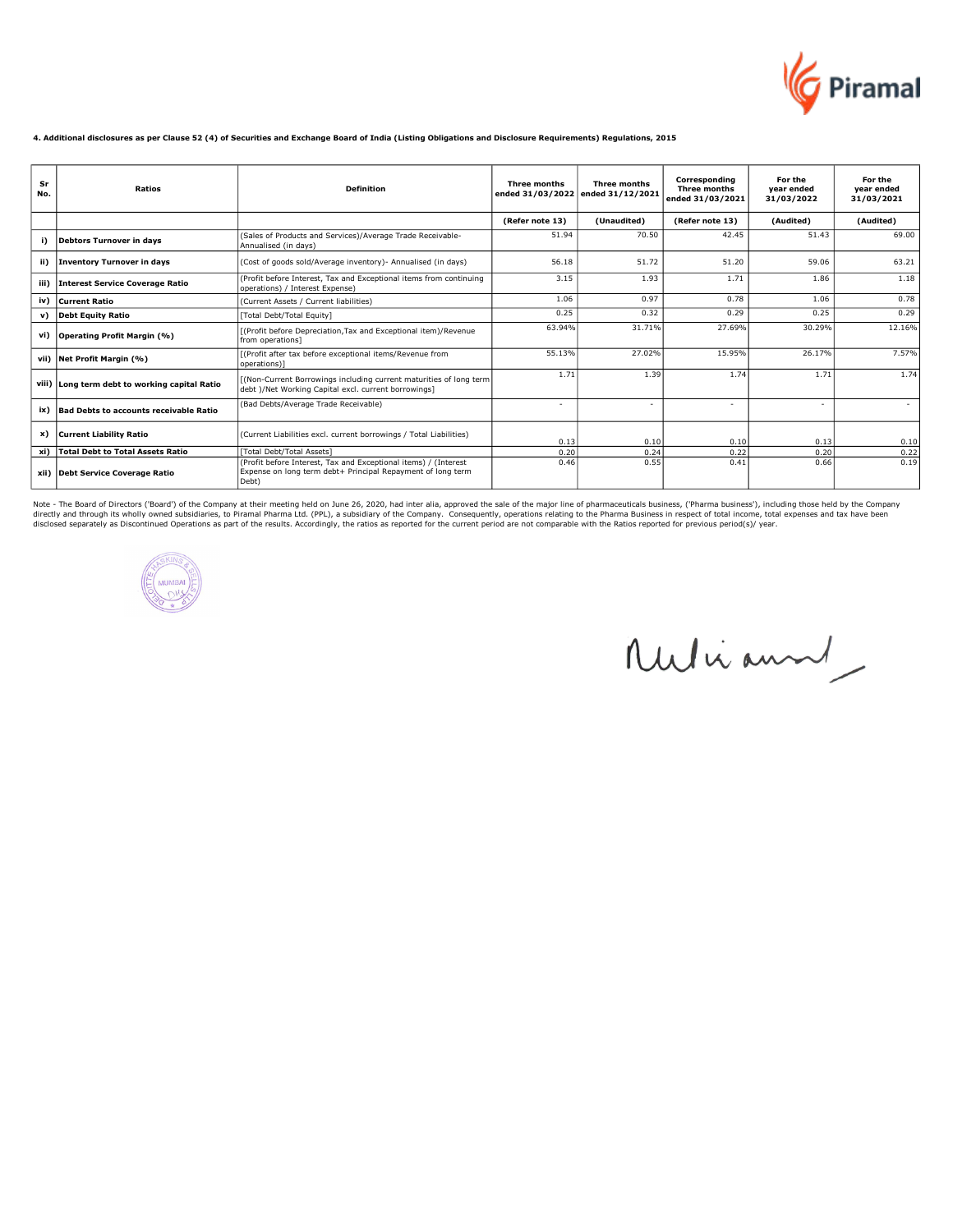

#### **Notes**

5 During the previous year ended March 31, 2021, the Company sold major line of pharmaceutical business, ('Pharma Business'), including those held by the Company directly and through its wholly owned subsidiaries, to Piramal Pharma Limited, a subsidiary of the Company ('PPL'). Consequently, operations relating to the Pharma Business in respect of total<br>income, total expenses and tax have been d

Pursuant to above, the company incurred transaction cost of Rs. 258.35 crores, disclosed under exceptional items during the year ended March 31, 2021.

Information related to discontinued operation is as follows:

| Particulars                                  | Year to date<br>figures for previous<br>year ended<br>31/03/2021 |
|----------------------------------------------|------------------------------------------------------------------|
| Total Income                                 | 1,157.19                                                         |
| [Total Expenses (including Exceptional Item) | 968.51                                                           |
| Net Profit before Tax                        | 188.68                                                           |
| <b>Tax</b>                                   | 28.56                                                            |
| Net Profit after Tax                         | 160.12                                                           |

6 The board of directors of the Company, at their meeting held on October 7, 2021, has inter alia, approved the composite Scheme of Arrangement under applicable provisions of the Companies Act, 2013 between Company, Pirama Fininvest Private Limited ('PFPL') and their respective shareholders and creditors ('Scheme'). The Scheme inter alia provides for the following:

(i) the transfer by way of demerger of the Demerged Undertaking (as set out in the Scheme) from Company to PPL, a subsidiary of PEL (ii) the amalgamation of CCPL and HPPL (both being wholly owned subsidiaries of PPL) into PPL. (iii) the amalgamation of PFPL (a wholly owned subsidiary of PEL) into company ('FS Amalgamation')

The Company has filed the scheme with the necessary authorities and accordingly the implementation of the scheme is subject to the necessary approvals, sanctions and consents being obtained. Pursuant to above, transaction cost of Rs. 10.20 crores incurred during the year ended March 31, 2022 has been disclosed under exceptional item.

7 Vide Order dated June 7, 2021, the Mumbai bench of the Hon'ble National Company Law Tribunal ("NCLT") approved the Resolution Plan submitted by Piramal Capital & Housing Finance Limited ("PCHFL"), wholly-owned subsidiary of the Piramal Enterprises Limited, for the Corporate Insolvency resolution process of Dewan Housing Finance Limited ("DHFL")<br>34,250 crores on September 28, 2021 through per Ind AS 103, purchase consideration has been allocated based on fair value of the assets acquired and liabilities assumed as on the acquisition date. Upon merger, the Company<br>has received equity shares of DHFL in exchan

8 Estimation of uncertainty relating to COVID-19 global health pandemic:

In assessing the recoverability of loans, receivables, investments, intangible assets and deferred tax assets, the Company has considered internal and external sources of information, including credit reports and economic forecasts up to the date of approval of these financial results. Based on current indicators of future economic conditions, the carrying amount of these assets represent t depend on future developments, which are highly uncertain including, among other things, any new information concerning the severity of the Covid19 pandemic and any action to<br>contain its spread or mitigate its impact wheth of the Covid-19 pandemic may be different from the ones estimated as at the date of approval of these financial results. The Company will continue to closely monitor any material changes, if any to future economic conditions, which will be given effect to in the respective future periods.

9 The secured listed non-convertible debentures of the Company aggregating Rs. 1,832 crores as on March 31, 2022 are secured against specified receivables (including those relating to a wholly owned subsidiary) and/or a first ranking pari passu mortgage over Specifically Mortgaged Property.

The Asset cover on the secured listed non-convertible debentures of the Company exceeds hundred percent of the principal amount of the said debentures.

10 The Company is in compliance with the requirements of SEBI Circular dated November 26, 2018 applicable to Large Corporate Borrowers.

|                          |                                                                                                                                                                                                                            | (Rs. In crores) |
|--------------------------|----------------------------------------------------------------------------------------------------------------------------------------------------------------------------------------------------------------------------|-----------------|
| Sr.<br>No.               | <b>Particulars</b>                                                                                                                                                                                                         | <b>Details</b>  |
|                          | 2-year block period                                                                                                                                                                                                        | FY 2021-22      |
|                          |                                                                                                                                                                                                                            | FY 2022-23      |
| $\overline{\phantom{a}}$ | Incremental borrowing done in FY 2021-22 (a)                                                                                                                                                                               | Rs.1,292        |
| 3                        | Mandatory borrowing to be done through debt securities in FY 2021-22 (b) = (25% of a)                                                                                                                                      | Rs. 323         |
| 4                        | Actual borrowing done through debt securities in FY 2021-22 (c)                                                                                                                                                            | Rs.1,292        |
| 5                        | Shortfall in the borrowing through debt securities, if any, for FY 2020-21 carried forward to FY 2021-22 (d)                                                                                                               | Nil             |
| 6                        | Quantum of (d), which has been met from (c) (e)                                                                                                                                                                            | Not Applicable  |
|                          | Shortfall, if any, in the mandatory borrowing through debt securities for FY 2021-22<br>after adjusting for any shortfall in borrowing for FY 2020-21 which was carried forward to FY 2021-22<br>$(f) = (b) - [(c) - (e)]$ | Nil             |



Nulianne